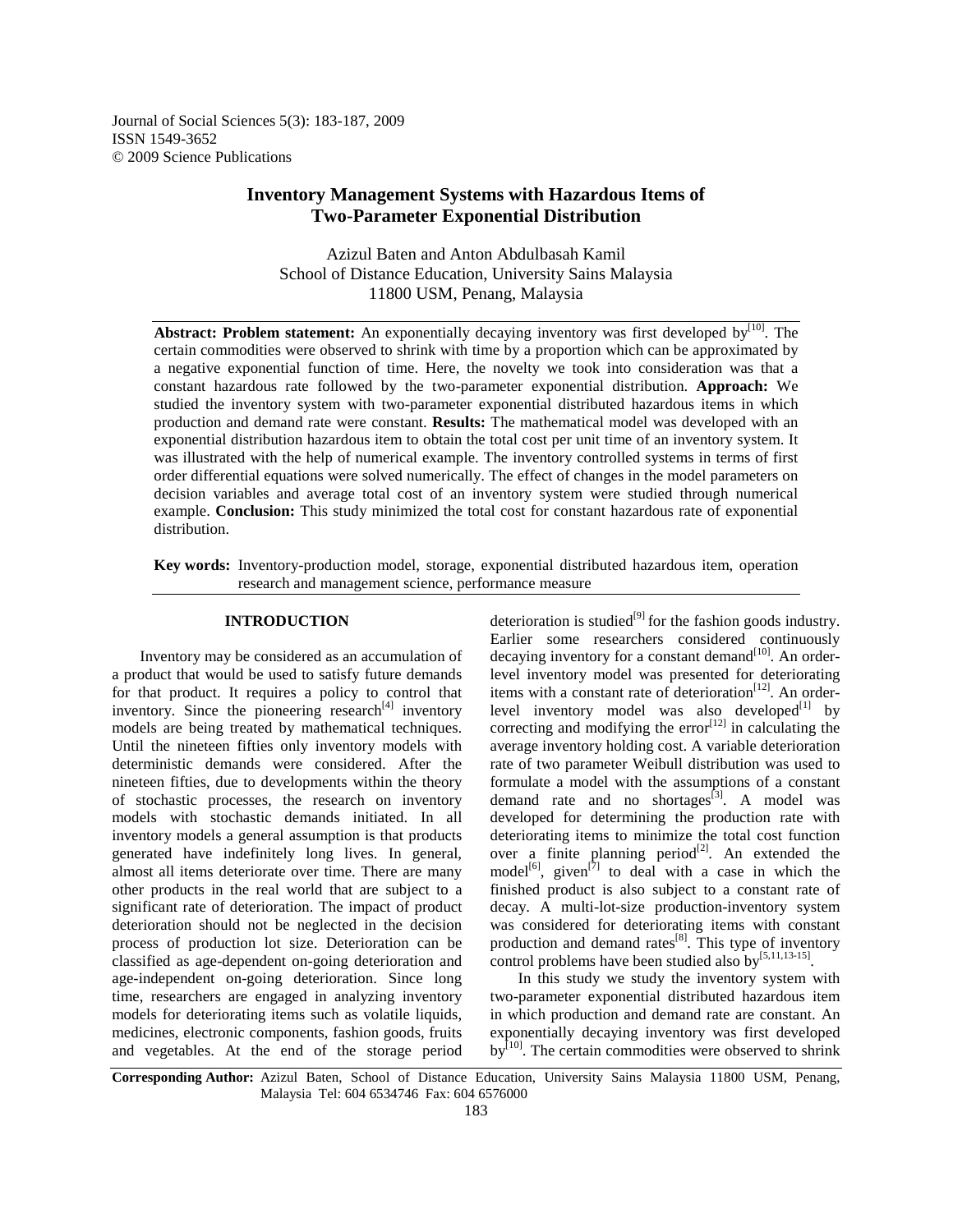with time by a proportion which can be approximated by a negative exponential function of time. Here, the novelty we take into consideration is that a constant hazardous rate followed by the two-parameter exponential distribution. The probability density function of a two-parameter exponential distribution is given by:

$$
f(t;\mu,\theta) = \frac{1}{\theta} \exp\Bigl\{ -\bigl(t-\mu\bigr)/\theta \Bigr\}, \qquad t \geq \mu \quad \text{and} \quad t \geq 0
$$

Where:

 $\mu$  = The location parameter θ>0 = The scale parameter

The probability distribution function is:

$$
F(t; \mu, \theta) = 1 - \exp\left\{-\left(t - \mu\right)/\theta\right\}.
$$

 The hazardous rate of the on-hand inventory is given by:

$$
H(t; \mu, \theta) = \frac{f(t; \mu, \theta)}{1 - F(t; \mu, \theta)} = \frac{1}{\theta}, \quad t \ge 0, \quad \theta > 0
$$

 We are concerned with an inventory system for a single product subject to two-parameter exponential hazardous item to determine a production cycle time in this study. The objective of this study is to develop a mathematical model for obtaining an optimal purchase quantity for constant hazardous item associated with exponential distribution during the cycle time. To minimize the total cost per unit time of an inventoryproduction system is also our interest. The effect of changes in the model parameters on decision variables and total cost of an inventory-production system is studied through numerical example.

## **MATERIALS AND METHODS**

**Basic model assumptions and notations:** The following are the assumptions applied in the proposed model:

- A finite planning horizon is assumed
- The production unit of the product is available and it can meet the demand
- The inventory system deals with single item
- The demand rate for the product is known and constant
- Shortage is not allowed
- The hazardous of units in inventory follows an exponential distribution

The notations that are employed in this study:

| u     | $=$ Units of the production rate per unit                                      |
|-------|--------------------------------------------------------------------------------|
| y     | time<br>$=$ Actual demand of the product per unit<br>time                      |
|       | $H(t;\mu,\theta) = \frac{1}{\theta}$ = A constant hazardous rate per unit time |
| A     | $=$ Set up cost per order                                                      |
| h > 0 | $=$ Inventory holding cost coefficient per<br>unit time                        |
| X(t)  | $=$ Inventory level of the product                                             |
| K     | $=$ Production cost per unit time                                              |
| X(0)  | $=$ Initial inventory                                                          |

## **RESULTS**

**Development of the model and solutions:** The objective of the inventory problem here is to determine the optimal order quantity so as to keep the total relevant cost as low as possible. Let  $x(t)$  be the on-hand inventory at any instant of time t(0≤t≤T). The state level of inventory amplify due to production rate and depletes due to demand rate and hazardous rate  $\frac{1}{\theta}$  of exponential distribution. The dynamics of the state equation of inventory level  $x(t)$  of the product at time t over period [0, T] is governed by the differential

$$
dx(t) = \left[ u - y - \frac{1}{\theta} x(t) \right] dt, \quad 0 \le t \le T
$$
 (1)

with boundary conditions  $x(0) = 0$  and  $x(T) = 0$ .

 The solution of differential Eq. 1 using boundary equation  $x(T) = 0$  is:

$$
x(t) = x(0) \exp\left(-\frac{1}{\theta}t\right)
$$
  
+ 
$$
\int_{0}^{t} [u - y] \exp\left(-\frac{1}{\theta}(\tau - t)\right) d\tau, \text{ for all } t \in [0, T]
$$

from which we have:

equation:

$$
x(t) = \left[ u - y \right] \theta \left[ 1 - \exp \left( -\frac{1}{\theta} (T - t) \right) \right]
$$

And assuming  $\theta < 1$ , an approximate value is obtained by neglecting those terms of degree greater than or equal to 2 in θ using Tailors series expansion of the exponential functions: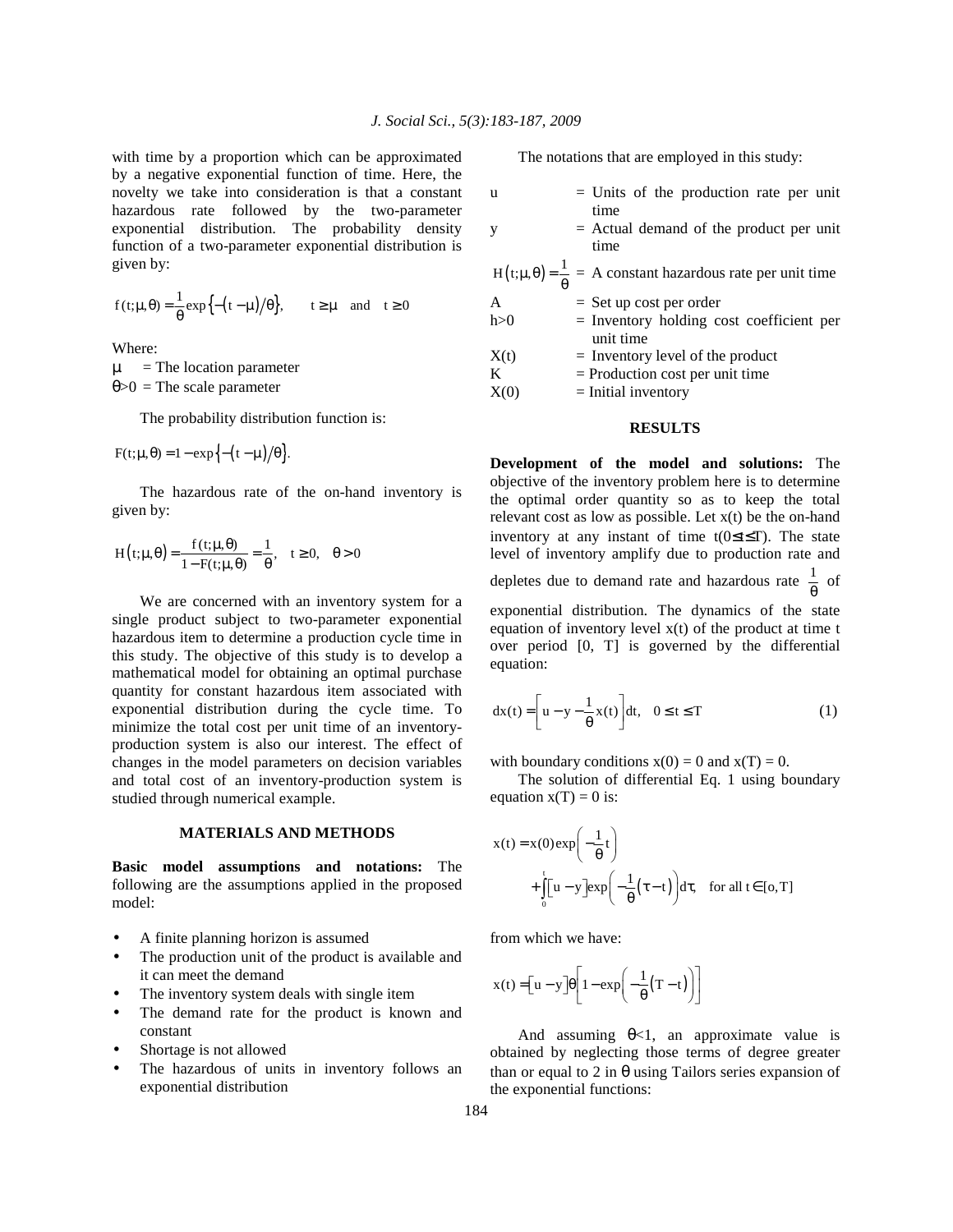$$
x(t) = \left[u - y\right] \left[\left(T - t\right) - \frac{\left(T - t\right)^{2}}{2\theta}\right] \tag{2}
$$

 The inventory holding cost in the system during production cost per unit time is:

$$
IHC = \frac{1}{T} \int_{0}^{T} x(t) dt
$$
  
=  $\frac{1}{T} h[u - y] \int_{0}^{T} \left[ (T - t) - \frac{(T - t)^{2}}{2\theta} \right] dt$  (3)  
=  $\frac{1}{6\theta} hT[u - y] \left[ 3\theta - T \right]$ 

Using  $x(0) = \tilde{x}$  and by (2) we obtain:

$$
\tilde{\mathbf{x}}(t) = \left[\mathbf{u} - \mathbf{y}\right] \left[\mathbf{T} - \frac{\mathbf{T}^2}{2\theta}\right]
$$

 The number of units that hazarded; H(T) during one cycle time is given by:

$$
H(T) = \tilde{x}(t) - \left[ u - y \right] T = \left[ u - y \right] \left[ -\frac{T^2}{2\theta} \right]
$$

So, cost of hazardous rate per unit time is:

$$
CH = \frac{k}{T} \left[ u - y \right] \left[ -\frac{T^2}{2\theta} \right] \tag{4}
$$

The production cost per unit time is given by:

$$
PC = \frac{uk}{T}
$$
 (5)

The set up cost per unit time is given by:

$$
SC = \frac{A}{T}
$$
 (6)

 Therefore by (3-6) the average total cost per unit time is given by:

$$
K(T) = \frac{1}{T} \Big[ \text{IHC} + \text{CH} + \text{PC} + \text{SC} \Big] = \frac{u - y}{2\theta} \Big[ h \Big( 1 - \frac{T}{3\theta} \Big) - k \Big] + \frac{uk}{T^2} + \frac{A}{T^2}
$$
(7)

 Our objective is to minimize the total cost per unit time  $K(T)$ . The necessary condition for total cost  $K(T)$ to be minimum is:

$$
\frac{\partial \mathbf{K}}{\partial \mathbf{T}} = 0
$$

and

$$
\frac{\partial^2 \mathbf{K}}{\partial \mathbf{T}^2} > 0 \quad \text{for all } \mathbf{T} > 0
$$

Therefore we obtain:

$$
\frac{\partial \mathbf{K}}{\partial \mathbf{T}} = -\frac{(\mathbf{u} - \mathbf{y})\mathbf{h}}{6\theta^2} - \frac{2\mathbf{u}\mathbf{k}}{\mathbf{T}^3} - \frac{2\mathbf{A}}{\mathbf{T}^3} \le 0
$$

and

$$
\frac{\partial^2 \mathbf{K}}{\partial \mathbf{T}^2} = \frac{6}{\mathbf{T}^4} \Big[ \mathbf{u} \mathbf{k} + \mathbf{A} \Big] > 0 \quad \text{for all } \mathbf{T} > 0
$$

i.e., the second derivative is found to be positive.

#### **DISCUSSION**

**Numerical illustrations:** Consider an inventory system with the following parametric values in the proper units:  $A = $50/\text{set up}, u = 70 \text{ units/unit time}, y = 30$ units/unit time,  $k = \frac{\hat{s}}{3}$ 15/unit time,  $h = 3$  unit/unit time,  $H(t; \mu, \theta) = 0.08$ ,  $\theta = \frac{1}{H(t;\mu,\theta)} = 12.5, T = 4.7081$  unit time. Then from  $(3-7)$  we obtain IHC = \$247.02,  $CH = -\$112.99$ ,  $PC = \$223.01$ ,  $SC = \$10.62$  and  $K(T) = $78.09$  respectively.

The inventory level  $x(t)$  in terms of the first-order differential Eq. 1 is solved numerically using the mathematical package MATLAB version 6.5. For this, Fig. 1 shows the convergence of the optimal inventory with unit time towards inventory goal level  $\hat{x}(t)$  (say) about 3.25.



Fig. 1: Inventory level of the product at time t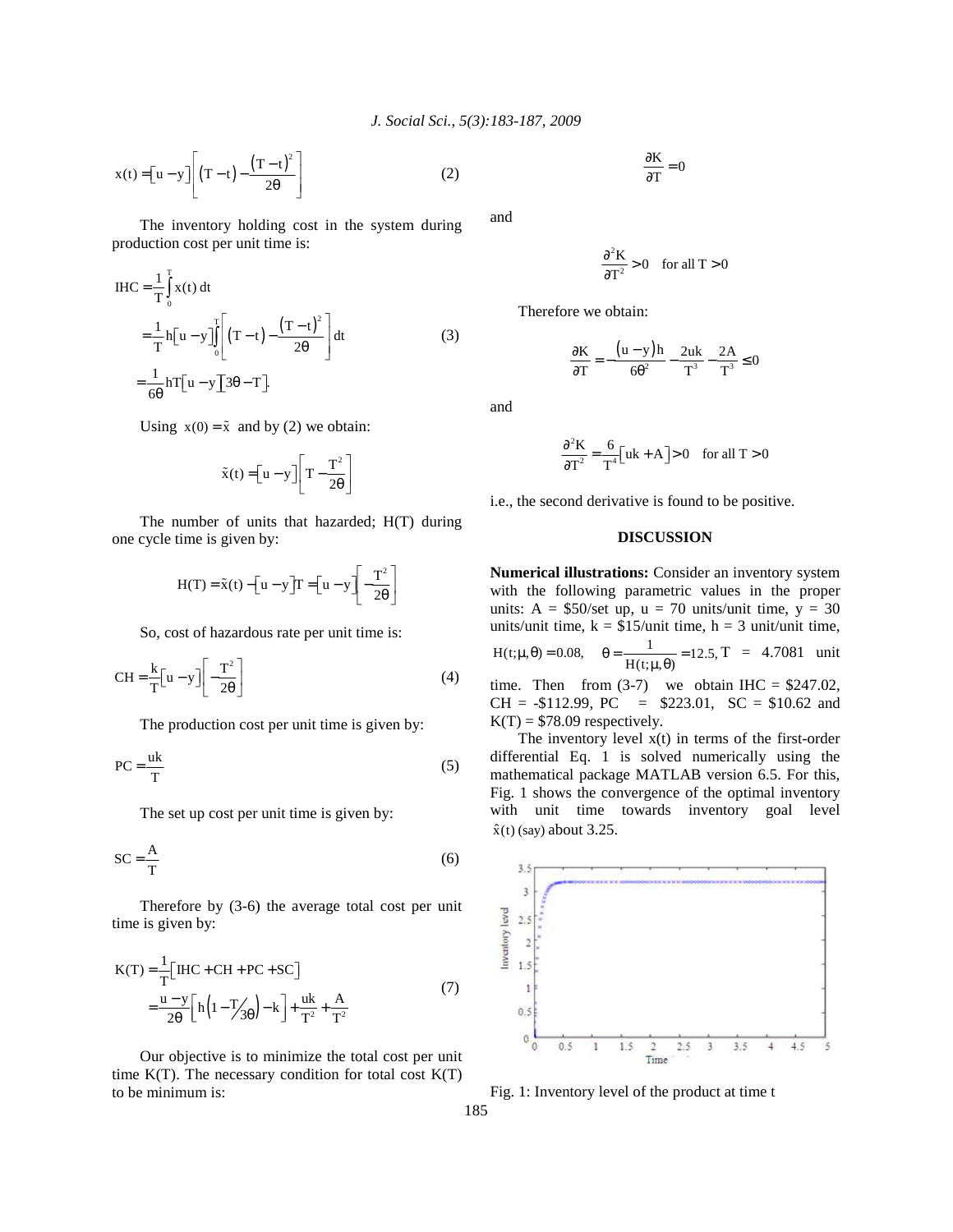

Fig. 2: Inventory holding cost in the system per unit time



Fig. 3: Cost of hazardous rate per unit time



Fig. 4: Average total coast per unit time

 Now we are going to display the Inventory holding cost, cost of hazardous rate and average total cost per unit time which are computed for the set of hazardous rates. Figure 2-5 show the inventory holding cost, cost of hazardous rate and total cost with the reference of hazardous rates given in Table 1.



Fig. 5: Comparison between coast of hazardous rate and total coast

 Figure 2 shows that when hazardous rate increases, inventory holding cost per unit time increases at a certain level (say \$247.02 per unit time) and then it gradually decreases. Figure 3 shows that when hazardous rate increases, cost of hazardous rate per unit time decreases. Figure 4 shows that when hazardous rate increases, average total cost per unit time increases at a certain level (say \$78.13 per unit time) then it starts declining. Figure 5 shows that when hazardous rate increases and inventory holding cost increases, average total cost per unit time increases at a certain level (say \$78.13 per unit time) then it abruptly decreases.

## **CONCLUSION**

 The optimal inventory control problem with exponential distributed hazardous item is studied and the mathematical model is developed for optimal purchase quantity. The average total cost per unit time is derived and is found be a relatively simple expression. However, this study minimizes the total cost for constant hazardous rate of exponential distribution.

#### **ACKNOWLEWDGEMENT**

 The researchers wish to acknowledge the support provided by Fundamental Research Grant Scheme, No. 203/PJJAUH/671128, University Sains Malaysia, Penang, Malaysia for conducting this research.

### **REFERENCES**

1. Aggarwal, S.P., 1978. A note on an order-level model for a system with constant rate of deterioration. Opsearch, 15: 184-187.